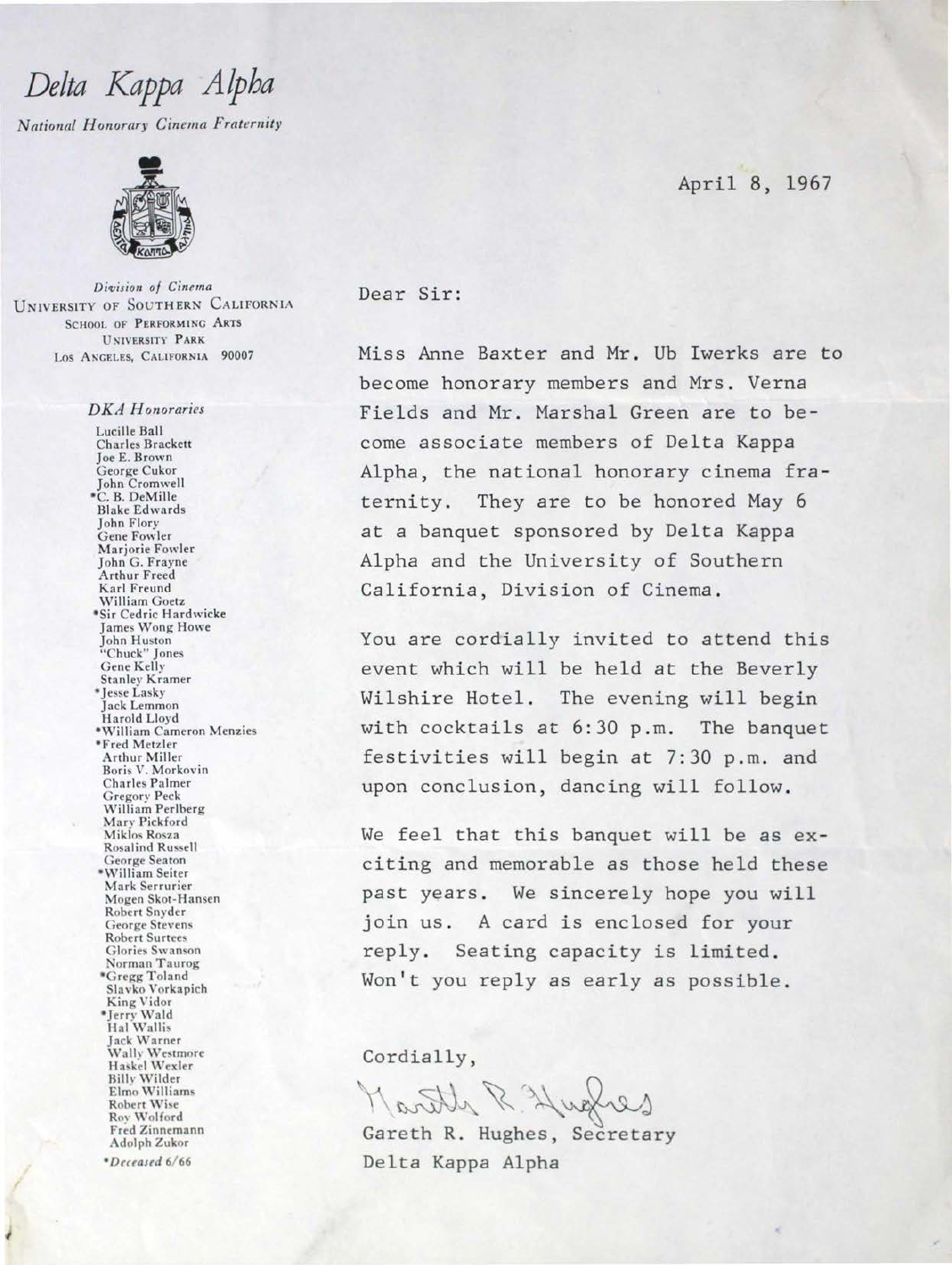September 13, 1966

Mr. Paul M. Sherr 2305 Sabine Austin, Texas 78703

Dear Mr. Sherr:

..\_ ·. ·- ...

Dr. Kantor has given me you letter of August 5th in which you ask several questions.

First, let me say that we are sending you copies of our Bulletins, both undergraduate and graduate and some other published material regarding the curriculum and the Deparbnent. We do not have a list of text books used in all the classes since this changes from semester to semester depending upon the courses which are offered, the instructor, and the books which are availabee at the time. This takes into consideration those books which go out of print and the few new ones which become available. I am sending you material from the current bookstore list which relates only to this fall semester. I hope that this information is of some help to you.

As far as a film fraternity is concerned, we do have such an organization on our campus. Delta Kappa Alpha has been active continously since about 1936. This is nominally a national organization since there are now well over a thousand alumni members who have been active members of the Alpha chapter when they were in school. At different times, chapters have been founded at other shcools and these were active as long as the one person who seemed to be the "spark plug" kept up his interest. In every case, after a year or two, the group seemed to degenerate and we were never able to keep it going. The operation never got big enough to put out a regular newsletter and we have relied on alumni contacts through Cinema to maintain relationships. Chapters were started at UCLA, NYU, and Boston, but none of these are active at the present time. One of the criteria used in establishing the chapters was that the particular shcool needed to offer a full major course of study in cinema or motion pictures.

I have been acting as Executive Secretary really without portfolio, in an effort to keep together the records for the time when the national organization might again become aggressivily active. Perhaps the proper procedure would be for me to get you in contact with the officers of the Alpha chapter at USC for such help as they could be in helping you to organize a program and get going. After a year or two of successful operation as a local film group, we would then know whether or not it would be desirable to consider affiliation as a part of the national organization. I would appreciate your thinking on this.

Singerely Herbert E. Farmer Director of Services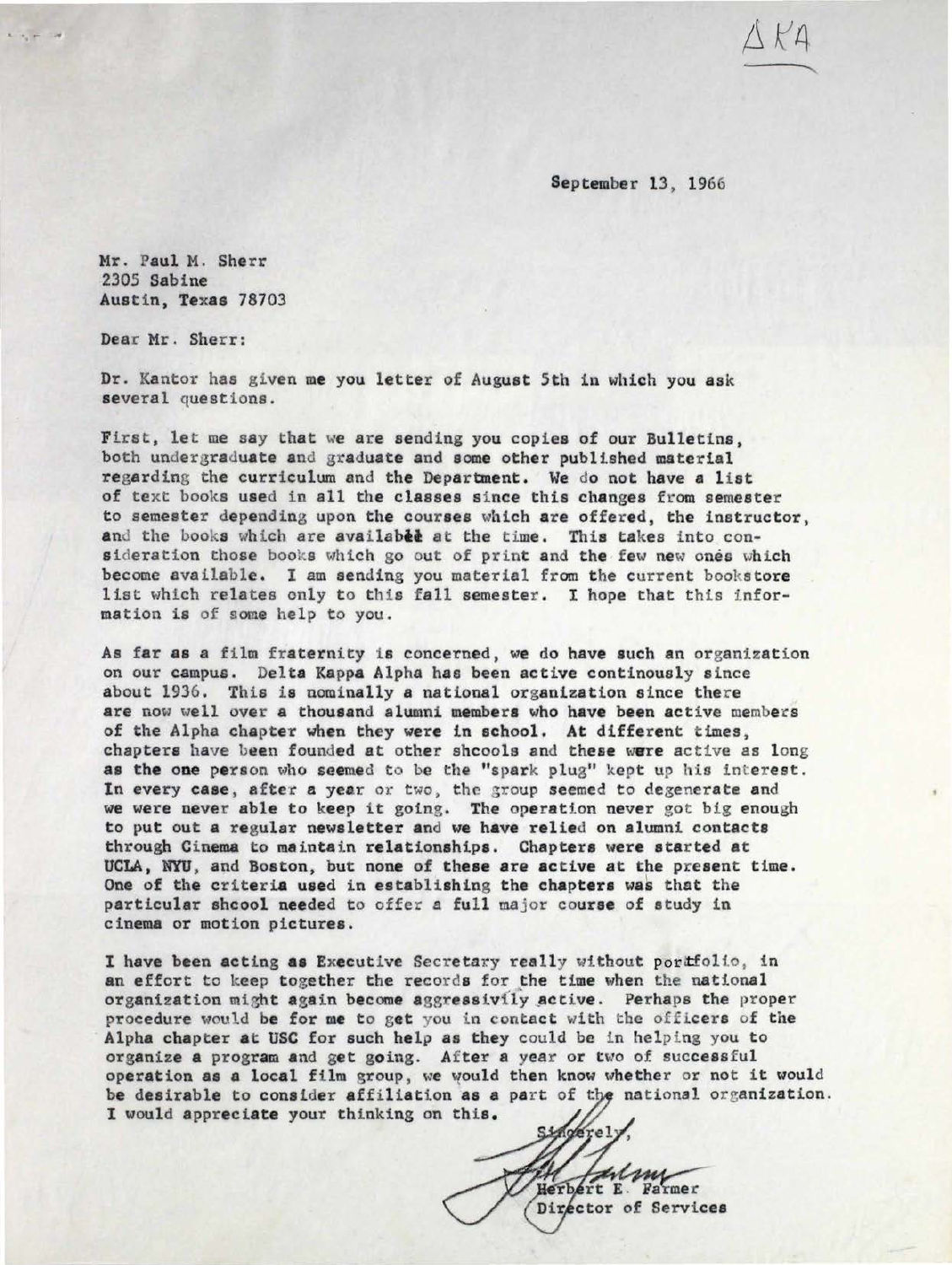2305 Sabine Austin, Texas, 78703 August 5, 1966

ferb-

Dr. Bernard Kantor Chairman, Dept. of Cinema University of Pouthern California University Park Los Angeles, California

Dear Dr. Kantor,

I am pleased to think that you will remember me as one of your students last summer. Unfortuneately, financial reasons have prevented me from returning to USC as I had disscussed with you, but I hope I can still prevail upon our friendship. I am now working toward my Master's degree at the University of Texas, and I am involved in research and making plans to teach Cinema in the future.

I have three requests: First, I would like to know and him Secondly, I would like to have a list of the  $\begin{array}{c} \n \begin{array}{c} \n \downarrow \\
\downarrow \\
\downarrow\n \end{array}$ courses offered at USC, and, more importantly, a list if you could recommend a general bibliography of books on film. Secondly, I would like to have a list of the of the texts used. Finally, a personal project of mine  $\mathcal C$ is to organize a film fraternity here at the University  $\overrightarrow{n!}$ <br>of Texas for speaker programs, parties, and so on, as well as to offer a focus of attention for the people on campus on hy own

su mext